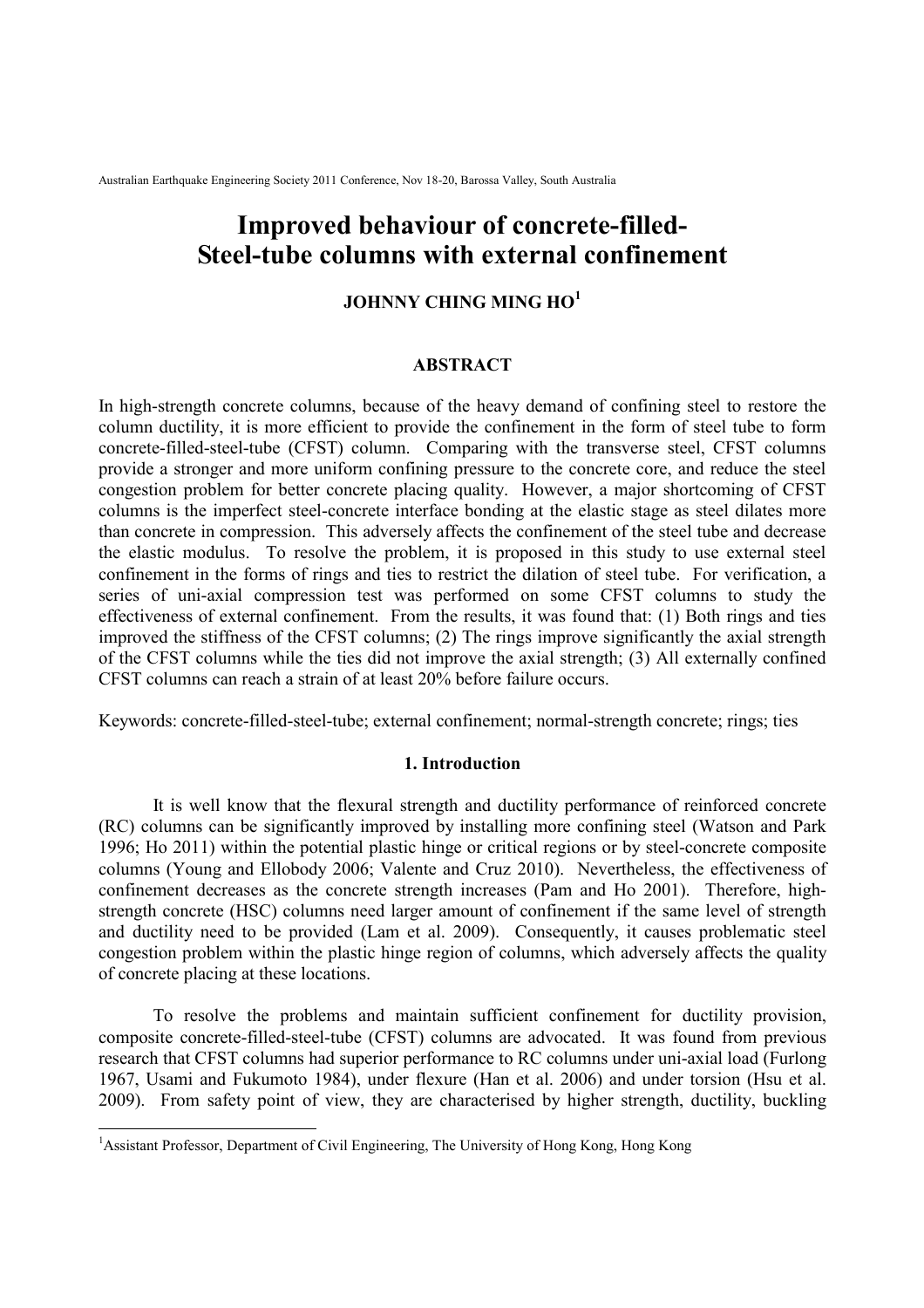resistance and energy absorption before failure. From cost effectiveness point of view, the tubes act as both the longitudinal reinforcement and formwork that save the time and cost for construction. From environmental point of view, the size of CFST columns could be much smaller than that of ordinary RC columns due to steel and concrete composite action. Hence, they have less embodied energy and carbon. All of these help produce a more sustainable construction environment. Lastly, the floor area saved is always beneficial.

 Notwithstanding the numerous benefits, one of the major shortcomings of the CFST columns is that the steel tube is not fully effective in confining the core concrete during initial elastic stage when the strain in concrete is still small (Kitada 1998). This is because steel tube dilates more than concrete and causes imperfect steel-concrete interface bonding (Uy 2001; Sakino et al. 2004). The imperfect bonding in turns adversely affect the confining pressure provide to the concrete core, stiffness and axial deformation of the CFST columns (Nezamen et al. 2006). Moreover, due to the imperfect interface bonding, the confining pressure provided by the steel tube is not uniform at the level of confinement even for column of circular cross-section, the confining pressure provided to the concrete core is then reduced.

 To improve the confining effectiveness of the steel tube, it is proposed in this study to use external steel confinement to restrict the dilation of the steel tube. The proposed external confinement is divided into two types, which are in the form of steel rings welded around the outer perimeter of the CFST columns, and steel ties installed in the plane of column cross-section tightened by nuts against the external face of steel tube. It should be noted that both ends of the nuts are installed just tight, which means there is no initial pre-stressing force applied to the steel ties. Previously, instead of external confinement, internal steel ties (Hu et al. 2005), shear studs (Nakanishi et al. 1999) or welded steel stiffeners (Wright 1995) were adopted. Compared with the proposed form of external confinement, the internal shear studs and stiffeners are more difficult to be installed in columns of building structures. In order to verify the effectiveness of the proposed external confinement in restricting the lateral dilation of CFST columns, the authors have in this study carried out a series of uni-axial compression test for CFST columns confined by external steel rings and ties. The obtained load-displacement curves, Poisson's ratio, axial strength and stiffness for these columns were then compared with those of CFST columns without external confinement.

## **2. Test Programme**

In this study, a total of 9 CFST column specimens have been fabricated and tested in a uniaxial compression machine of capacity 5,000 kN. The CFST column specimens are divided into 3 groups: (1) 4 CFST columns with external steel rings at different spacing (5t, 10t, 15t and 20t, where  $t$  is the thickness of the steel tube) cast with normal-concrete strength (NSC); (2)  $4 \text{ CFST}$ columns with external steel ties at different spacing (5*t*, 10*t*, 15*t* and 20*t*) cast with NSC; (3) One CFST columns without external confinement cast with NSC for comparison purpose. The normalstrength concrete had concrete cylinder strength of about 30 MPa on testing day. The grade of steel is S355 produced as per BS EN 10210-2:2006. The thickness of the steel tube *t* is 5 mm for all CFST specimens. The diameter of the CFST columns measured to the outer face of steel tube is 168 mm. The height of the CFST columns is 330 mm, which gives an aspect ratio of about 2. Fig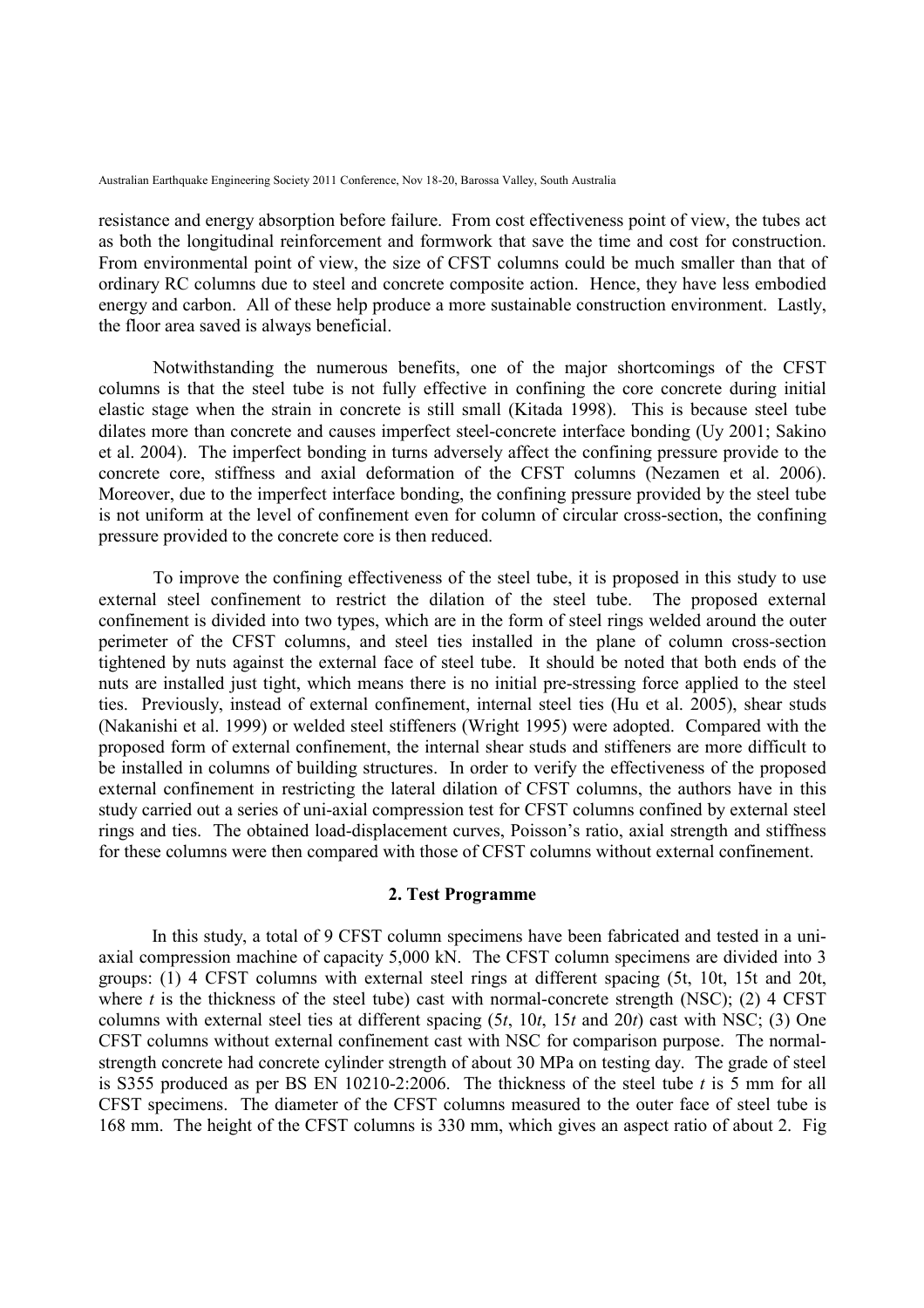1(a) shows the photo of the CFST column specimens with various spacing of steel rings as external confinement. Fig 1(b) shows the photo of CFST column specimens with various spacing of steel ties as external confinement. Fig 1(c) shows the photo of the CFST column specimen without external confinement.



(a) Ring-confined columns (b) Tie-confined columns (c) Unconfined column



Fig 1 Photos of tested columns

All the external confinement was provided at spacing of 5*t*, 10*t*, 15*t* and 20*t*, which are 25, 50, 75 and 100 mm respectively. For the external steel rings, the diameters of all ring adopted are 8 mm and the nominal yield strength is 250 MPa. The steel rings were welded to the steel tube at 8 locations in each level of confinement, which were separated from each other by an angle of 45° at the centre of cross section. At the end of the steel rings, there was an overlapping length of 10 times the steel diameter, which is 80 mm. Fig 2 shows the details of the steel rings (welding locations and overlapping length) and the respective CFST specimens. For the steel ties, the diameter is 8 mm and with nominal yield strength of 250 MPa. The ties adopted in this test were all threaded. Nuts were installed at both of its ends to tighten the ties against the external face of the steel tube. At each level, a pair of steel ties (with a level difference of a steel diameter) was installed perpendicular to each other. The pair of ties was then rotated by 45° at the next level and the arrangement continued for the subsequent layers of ties. The details of the steel tie arrangement and the respective specimens are shown in Fig 3.



Fig 2 Steel rings arrangement Fig 3 Steel ties arrangement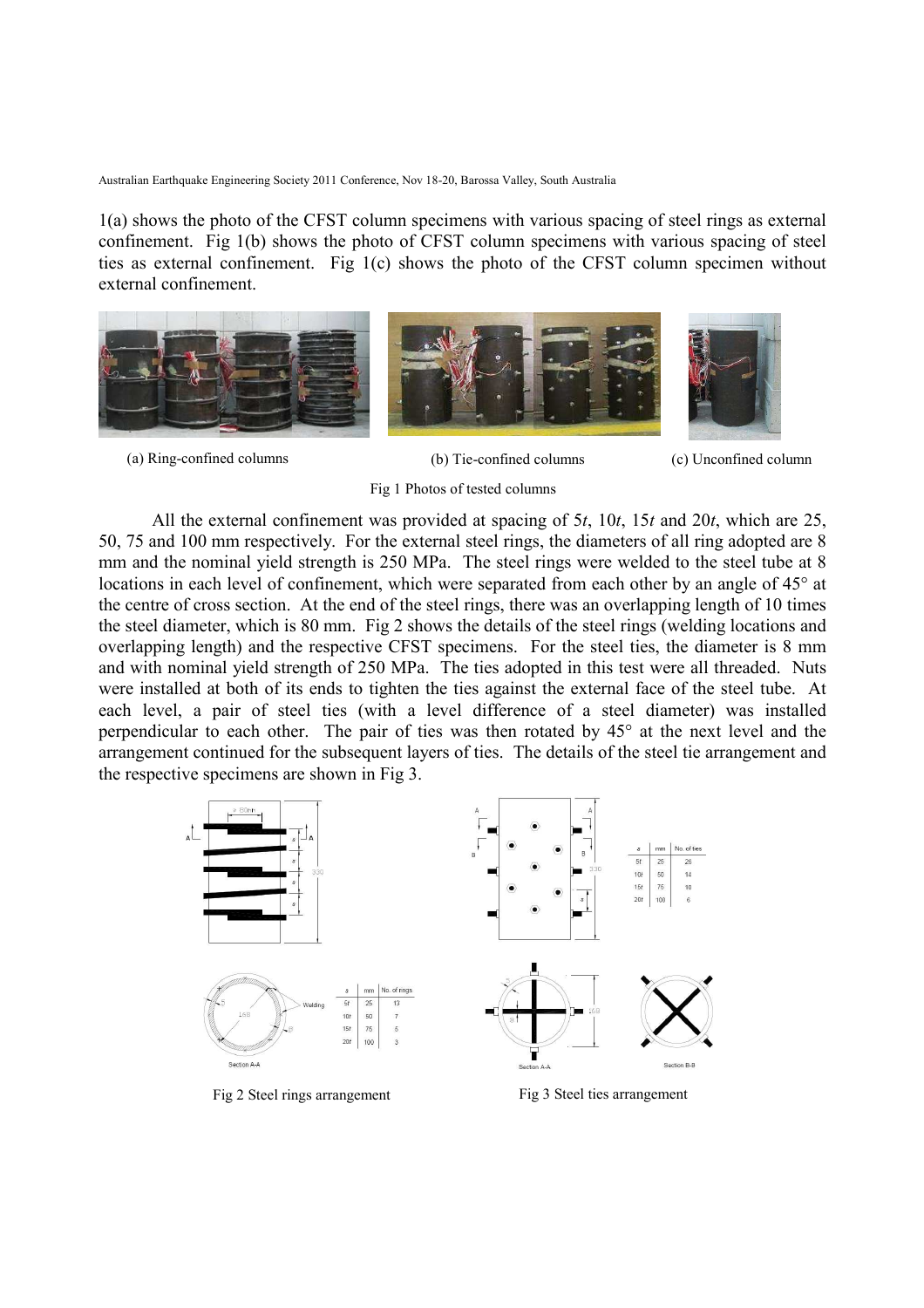Each of the CFST column specimens was given a unique code. For example, 30-5-5R represents a CFST column specimen with concrete cylinder strength of about 30 MPa (indicated by the first number), thickness of steel tube *t* equal to 5 mm (indicated by the second number), spacing of external confinement equal to 5*t* (indicated by the last number) and the suffix R stands for rings as external confinement, where T stands for ties as external confinement. The CFST column without external confinement is represented by 30-5-00X, where X stands for no confinement. Table 1 summarises the properties and details of external confinement for each of the CFST specimens. All the tests were carried out using a uni-axial compression testing machine of safe working capacity of 5,000 kN as shown in Fig 4.

|                                |             |                | External Specimen Sectional dimensions |      |      | Concrete<br>strength | Spacing  |       | Confinement |
|--------------------------------|-------------|----------------|----------------------------------------|------|------|----------------------|----------|-------|-------------|
|                                | confinement | code           | D                                      |      | Н    | f:′                  | S        | $D_c$ |             |
|                                |             |                | (mm)                                   | (mm) | (mm) | (MPa)                | (mm)     | (mm)  | (MPa)       |
|                                |             | $30 - 5 - 5R$  |                                        |      |      |                      | 25       |       |             |
|                                | Ring        | $30 - 5 - 10R$ | 168                                    | 5    | 330  | 30                   | 50       | 8     | 250         |
|                                |             | $30 - 5 - 15R$ |                                        |      |      |                      | 75       |       |             |
|                                |             | $30 - 5 - 20R$ |                                        |      |      |                      | 100      |       |             |
|                                |             | $30 - 5 - 5T$  |                                        |      |      |                      | 25       |       |             |
|                                | Tie         | $30 - 5 - 10T$ | 168                                    | 5    | 330  | 30                   | 50       | 8     | 250         |
|                                |             | $30 - 5 - 15T$ |                                        |      |      |                      | 75       |       |             |
|                                |             | 30-5-20T       |                                        |      |      |                      | 100      |       |             |
| $E = 4$ T $\leq$ $\leq$ $\leq$ | None        | $30 - 5 - 00X$ | 168                                    |      | 330  | 30                   | $\theta$ |       | $\theta$    |

Table 1 Cross-section properties and details of external confinement

#### **3. Instrumentation**

(1) Strain gauges - Two directional strain gauges to measure the longitudinal and transverse strains were installed on the steel tube of each of the CFST columns. Three strain gauges of this type were installed in every specimen, which were equally spaced with an angle of 120° at the centre of cross section. The arrangement of strain gauges is shown in Figs 5(a) and (b).

(2) Linear variable differential transducer (LVDT) - Two LVDTs were used to measure the axial deformation of the specimens. Two LVDTs were installed to measure the movement of the top and bottom platens as shown in Figs 5(b) and (c). The actual axial shortening of the test specimens can be obtained by the difference of the readings measured by both LVDTs.

(3) Circumferential extensometers - A circumferential extensometer was installed around the centre of each of the specimens to measure the dilation of the column at the initial stage of the loading process. The arrangement of the extensometer is also shown in Figures  $5(b)$  and  $5(c)$ .



Fig 4 Test setup





(a) Arrangement of strain gauges

(b) Arrangement of LVDTs and extensometer

(c) Photo of instrumentation

Fig 5 Instrumentation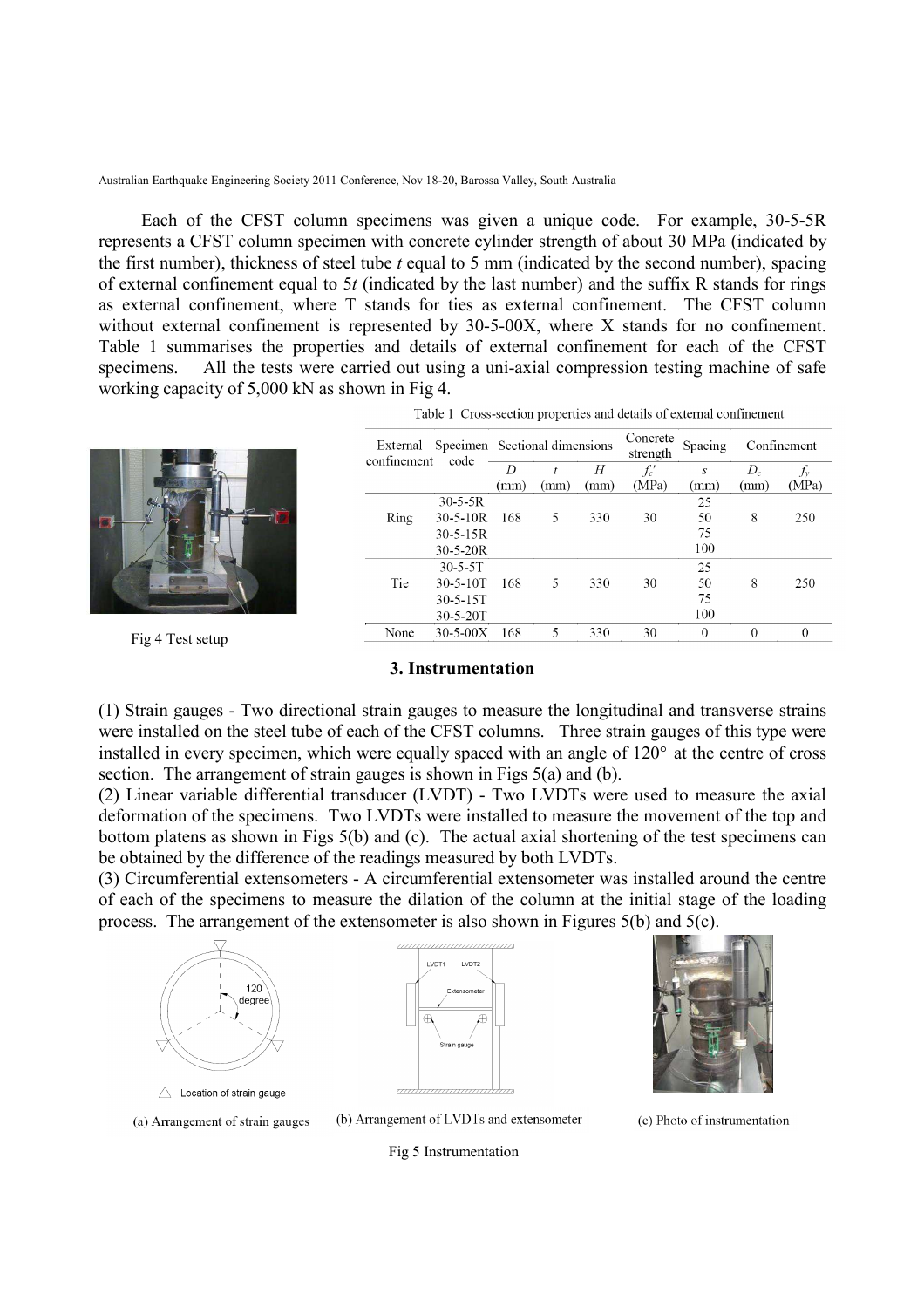All the loading tests were displacement-controlled. The loading rate is 0.3 mm/min. This rate would be increased incrementally by 0.2 mm/min for every 10 mm increase in axial displacement after the specimens had reached the yielding stage. The loading test will be stopped when the axial displacement had reached about 80 mm (25% axial strain).

#### **4. Experimental results**

#### 4.1 Axial load – shortening curves

 Fig 6 shows the axial load against axial shortening curves of CFST column specimens with spacing of external confinement (rings and ties) and specimens without external confinement. The *y*-value represents the total axial load applied to the specimens, whereas the *x*-value represents the axial shortening of the specimens under axial load. From the figure, it can be observed that the CFST specimens with external confinement performed better in terms of strength and stiffness than that without confinement. The reasons are that the external confinement, i.e. steel rings and ties, effectively restricted the lateral dilation of the steel tube under uni-axial compression. Therefore, larger confining pressure was provided to confine the steel tube as well as the concrete core.



Fig 6 Axial load – shortening curves



(a) Ring-confined columns (b) Tie-confined columns (c) Unconfined column

## Fig 7 Failure modes of tested columns

 On the other hand, between the two types of external confinement, the steel rings performed better than the steel ties provided at the same spacing in terms of strength and stiffness. This is because the steel rings were able to provide a more uniform and continuous confining pressure to both the steel tube and the concrete core. Compared with the steel rings, the steel ties could only provide the discrete confining pressure at the locations where the ties were tightened against the steel tube. Between these locations in the planes of both horizontal and vertical directions, the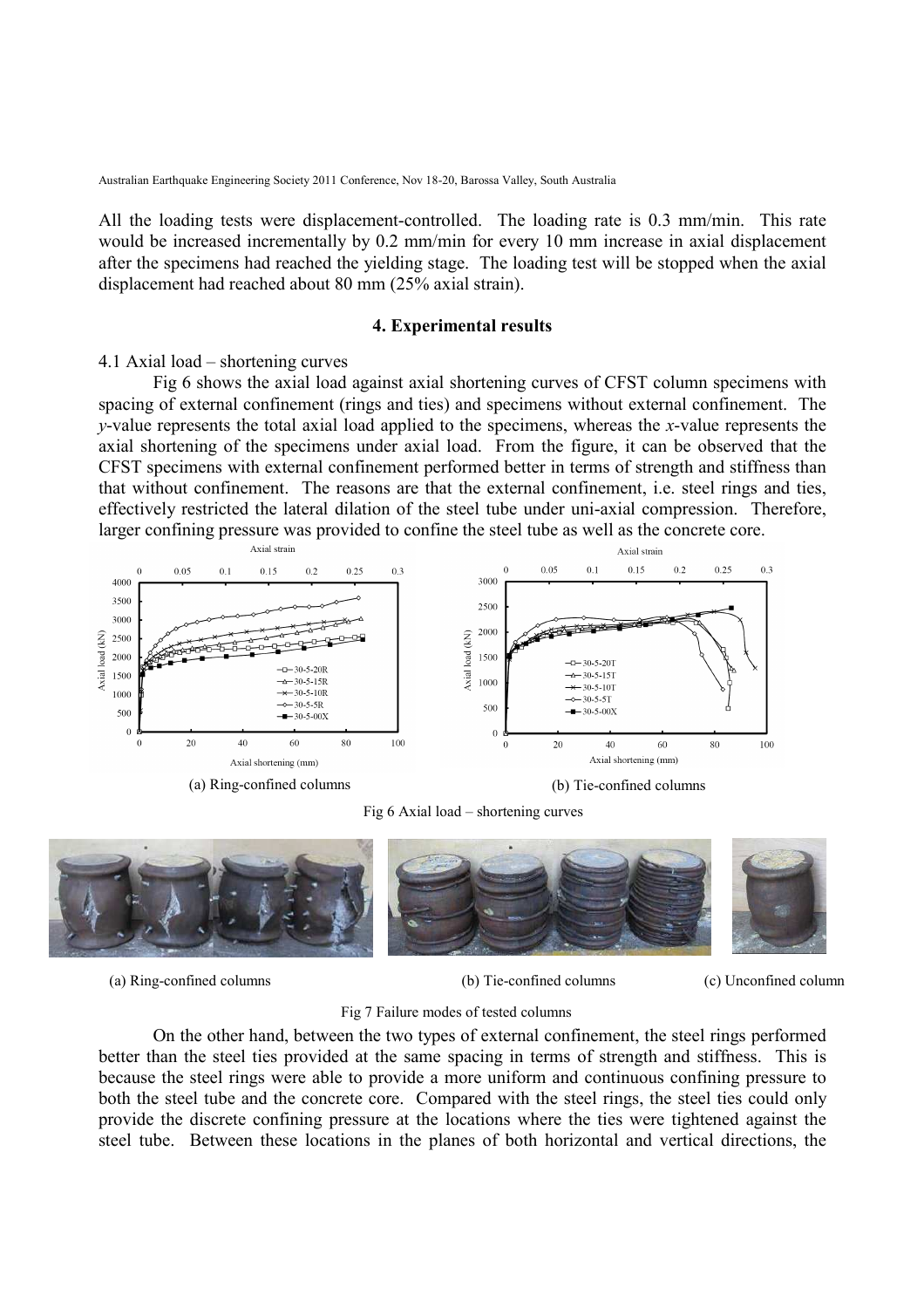confining pressure decreases. Furthermore, the openings (holes) for steel ties form the weak points in the steel tube under uni-axial load because of the reduced moment of inertia. At large longitudinal axial strains, horizontal splitting stress would be concentrated at the openings and caused longitudinal crack to form along the steel tube, which started at the openings at roughly the mid-height of the steel tube and between the steel ties (i.e. furthest away from the points of effective lateral restraint). Fig 7 shows the failure modes.

#### 4.2 Lateral strain and Poisson's ratio

Because of the different Poisson's ratios of steel  $(\sim 0.3)$  and concrete  $(\sim 0.2)$ , the steel tube is not fully effective to confine the concrete core during initial elastic stage. Therefore, it is proposed to use external confinement to restrict the dilation of the steel tube and hence improve the steelconcrete interface bonding and the confining pressure provided to the concrete core. At the same time, the external confinement also provides some confining pressure to the steel tube to improve the axial strength of the steel tube and hence the capacity of the CFST columns. The effectiveness of the external confinement could be studied by plotting the lateral expansion (dilation) against the axial shortening of the CFST specimens during the elastic stage.



Fig 8 Measured lateral expansion and strain

 Fig 8(a) shows the lateral expansion against axial shortening for the CFST columns with and without external confinement. Fig 8(b) shows the respective graphs of lateral strain against axial strain for the CFST columns. The lateral strain is obtained by dividing the circumferential expansion by the circumference of the steel tube and further by  $\pi$ . The axial strain is obtained by dividing the axial shortening of the CFST columns by the overall height of the specimen. The Poisson's ratio of the CFST columns is calculated from the initial slope of the graph before reaching 1/3 of the maximum load. The results are summarised in Table 2. From the table, it can be seen that the Poisson's ratios of all ring-confined CFST columns and the tie-confined CFST columns with close spacing (i.e. 10*t* and 15*t*), are about or smaller than 0.2, which is regarded as the average Poisson's ratio of NSC. Hence, it indicates that both types of external confinement, when provided at small spacing, can effectively restrict the lateral dilation of steel tube and maintain an intact steelconcrete interface bonding.

On the other hand, for CFST columns confined by steel ties, the evaluated Poisson's ratio of column with tie spacing of 20*t* is slightly larger than 0.2, which indicates that the steel ties at such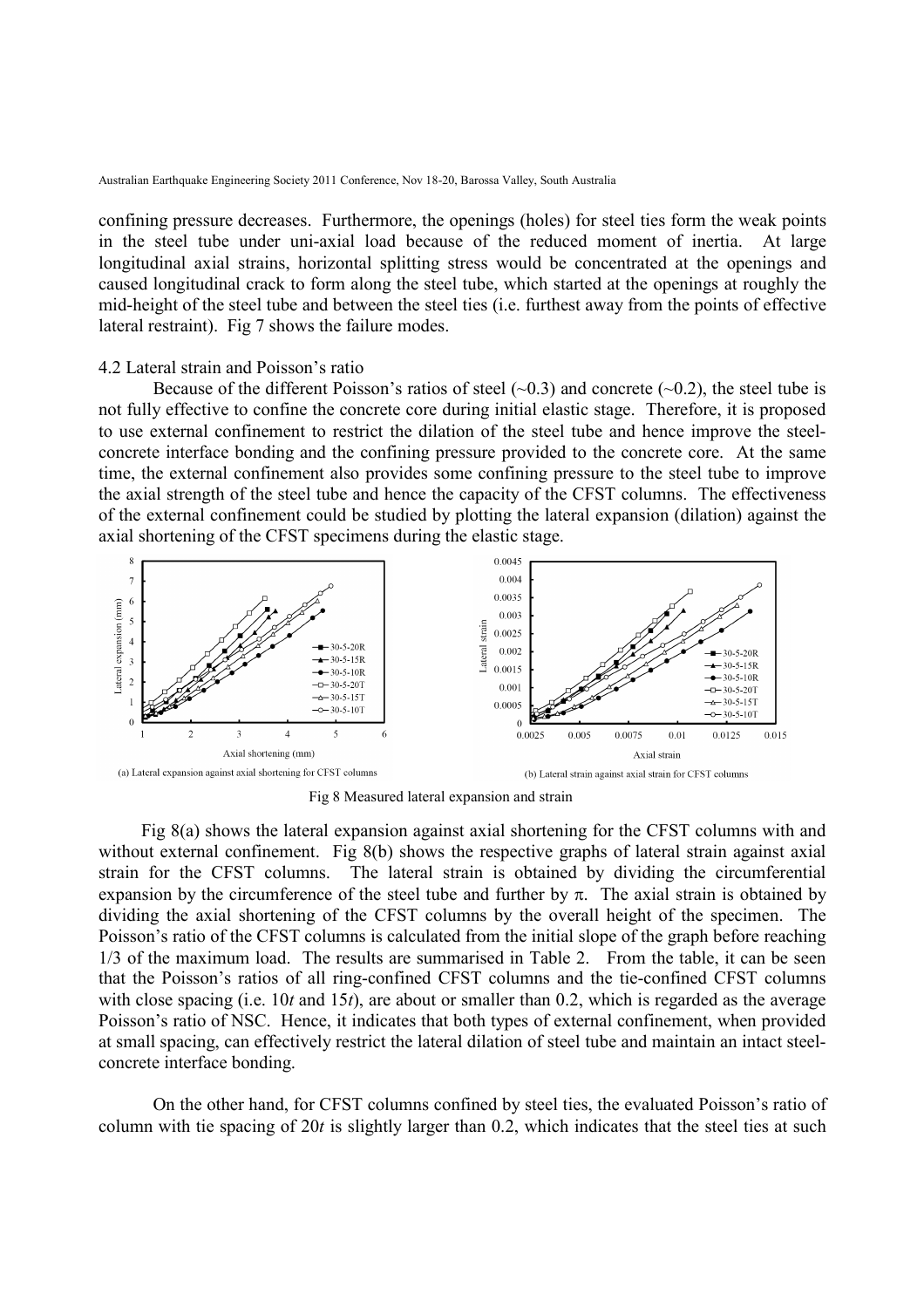large spacing are not capable of effectively restricting the lateral dilation of the steel tube. Therefore, the confining pressure, axial strength and stiffness would be smaller than those of CFST columns confined by steel rings at the same spacing. Nonetheless, when compare with the Poisson's ratio of steel  $(-0.3)$ , the value is still smaller. In other words, it can reasonably be deduced that the steel ties were still able to restrict partially the lateral dilation of the steel tube. For other set of tie-confined CFST columns with spacing of 10*t* and 15*t*, the Poisson's ratio are about 0.2, which indicates that for closely spaced tie-confined CFST columns, the confinement is able to effectively restrict the lateral expansion of the steel tube.

|                | Table 2 Poisson's ratio of tested CFST specimens | Specimen<br>code | Axial<br>strength $(kN)$ | Axial strength<br>enhancement ratio $\omega_{s}$ | <b>Stiffness</b><br>(kN/mm) | <b>Stiffness</b><br>enhancement ratio $\omega_r$ |
|----------------|--------------------------------------------------|------------------|--------------------------|--------------------------------------------------|-----------------------------|--------------------------------------------------|
| Specimen       | Poisson's                                        | $30 - 5 - 5R$    | 3590                     | 1.450                                            | 1341                        | 1.354                                            |
| code           | ratio                                            | $30-5-10R$       | 3006                     | 1.214                                            | 1321                        | 1.334                                            |
| $30 - 5 - 10R$ | 0.172                                            | $30-5-15R$       | 3041                     | 1.228                                            | 1295                        | 1.308                                            |
| $30 - 5 - 15R$ | 0.205                                            | $30-5-20R$       | 2566                     | 1.036                                            | 1265                        | 1.277                                            |
| $30 - 5 - 20R$ | 0.219                                            | Average          |                          | 1.232                                            |                             | 1.319                                            |
| $30 - 5 - 10T$ | 0.201                                            | $30 - 5 - 5T$    | 2329                     | 0.941                                            | 1332                        | 1.345                                            |
| $30 - 5 - 15T$ | 0.197                                            | $30 - 5 - 10T$   | 2408                     | 0.973                                            | 1233                        | 1.245                                            |
| $30 - 5 - 20T$ | 0.235                                            | $30 - 5 - 15T$   | 2228                     | 0.900                                            | 1199                        | 1.211                                            |
|                |                                                  | $30 - 5 - 20T$   | 2199                     | 0.888                                            | 1141                        | 1.153                                            |
|                |                                                  | Average          |                          | 0.925                                            |                             | 1.238                                            |
|                |                                                  | $30 - 5 - 00X$   | 2476                     | 1.000                                            | 990                         | 1.000                                            |

Table 3 Axial strength enhancement ratio and stiffness enhancement ratio

4.3 Improvement on axial strength and stiffness due to external confinement

 Table 3 summarises the axial strength and stiffness of the CFST columns. The relative strength and stiffness increase due to the installation of external confinement is studied by the axial strength and stiffness enhancement ratio  $\omega_s = P_c/P$  and  $\omega_E = E_c/E$ , where  $P_c(E_c)$  and  $P(E)$  are the experimentally measured axial strengths (stiffness) of CFST columns with and without external confinement respectively. The values of  $\omega_s$  are listed in Table 3. From the table, it is evident that the average axial strength (stiffness) enhancement ratios are about 1.232 (1.319) and 0.925 (1.238), for CFST columns confined by steel rings and ties respectively.

## **Conclusions**

The following conclusions are drawn from the test results:

(1) CFST columns with external confinement were effective in restricting the lateral dilation of the columns and maintain an intact steel-concrete interface bonding.

(2) The performance of ring-confined CSFT columns is better than the tie-confined CFST columns in terms of strength and stiffness. It is because the steel rings provide a more effective, uniform and continuous confining pressure to the concrete core.

(3) The external confinement, in the form of either rings or ties, can effectively increase the axial strain of CFST columns to more than 20% without failure.

(4) The external ring confinement can effectively improve the axial strength of CFST columns by an average value of 23.2%, whereas the tie confinement cannot improve the axial strength.

(5) The external ring and tie confinement can effectively improve the stiffness of CFST columns by an average value of 31.9% and 23.8% respectively.